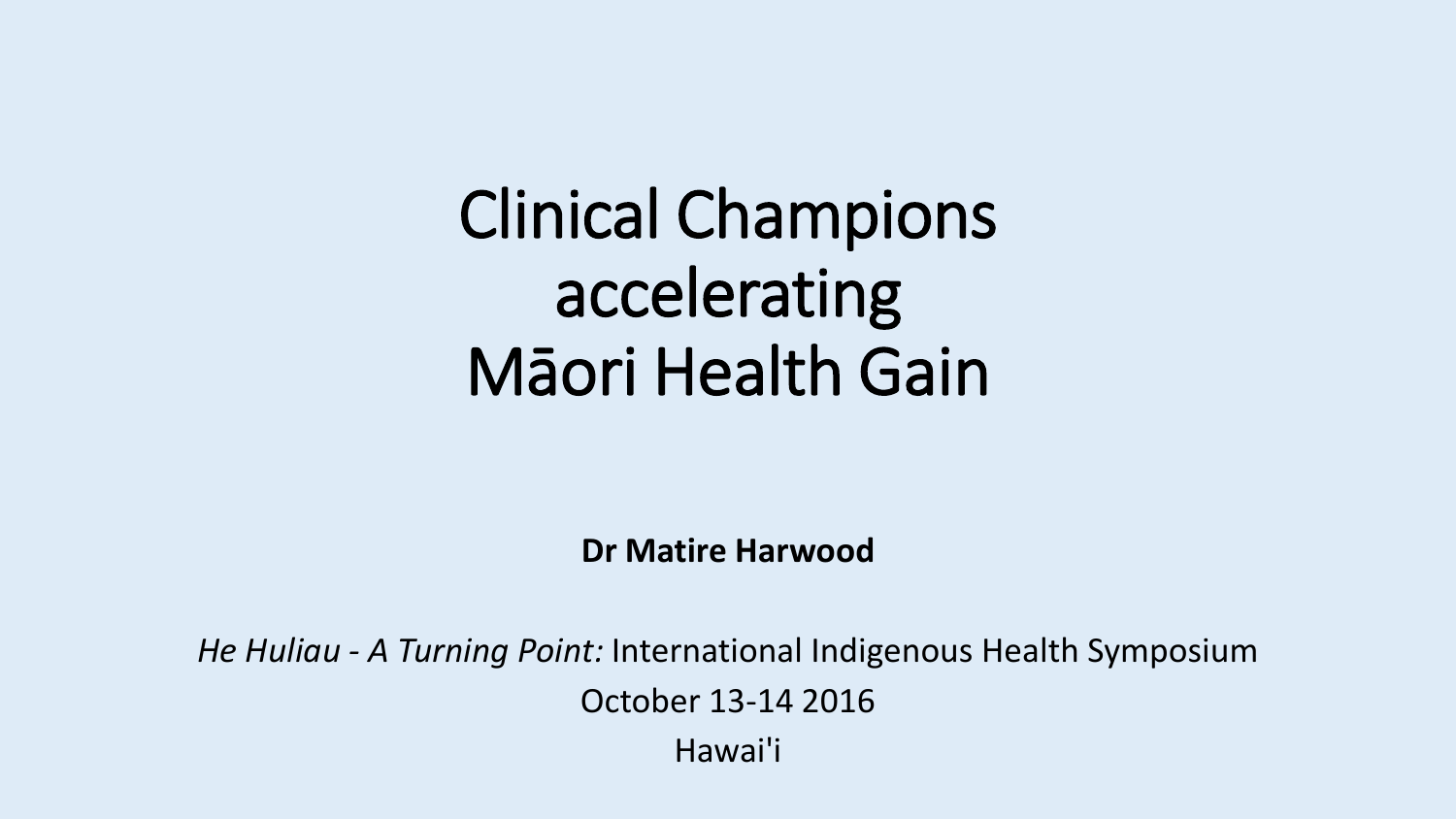## **Overview**

- •The issue/s
- •What we did differently
- •The impact
- •Learnings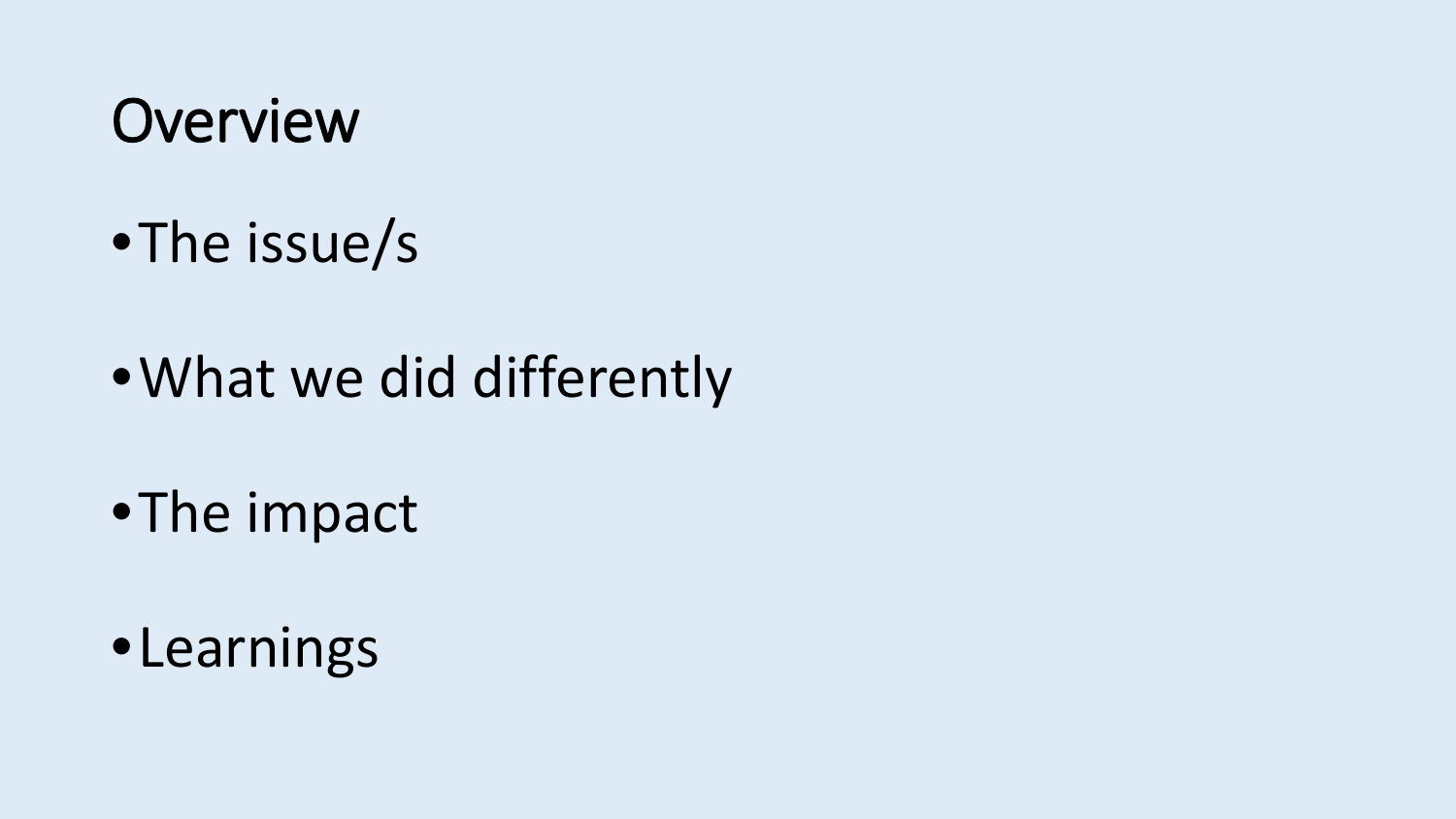## Issue - We have a problem

- Counties Manukau DHB serves a unique population of 245,350 people
- Majority are Māori, Pacifica and people living in areas of deprivation
- In 2012, 62,000 of people living in CM were smoking tobacco
- One third were Māori; one third Pacifica

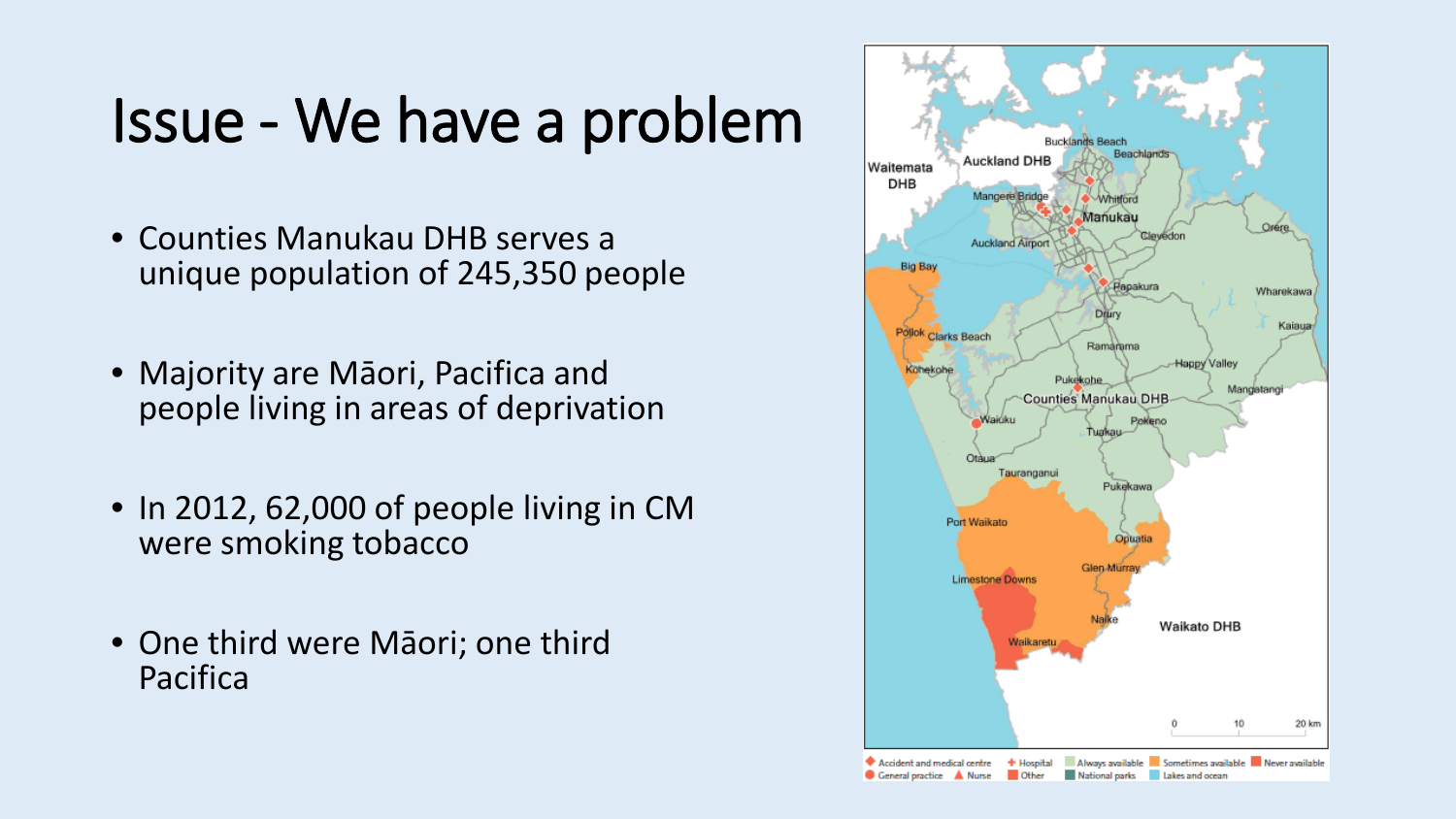## Issues – We have an intervention

- 90% of all people in primary care:
- •ASKed if they smoke
- •Offered B and C

## (by their doctor)

## **ABC reminds you what to do**

**Better** 

- A ask whether a person smokes
- **B** give **brief advice** to quit to all people  $\bullet$ who smoke and
- $\cdot$  C make and offer of and refer to cessation treatment

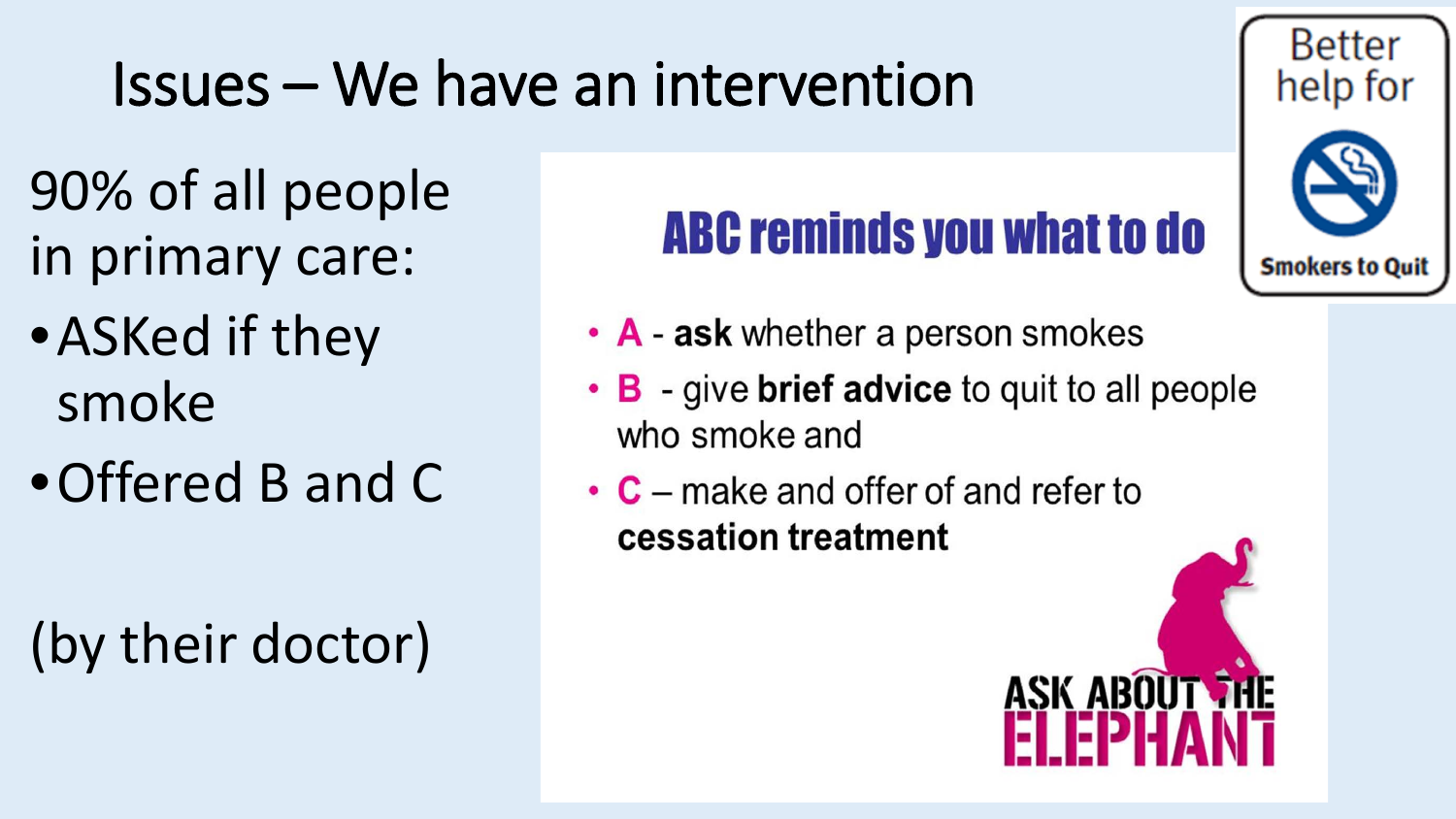## Issues – We stink!

• For Smoking B+C in primary care, CMDHB ranked 20<sup>th</sup> of 20 **DHBs** 

• CMDHB Board and Leadership endorsed a 'Smokefree Strategy'

• Clinical Champions appointed

| DHB Level               | Rate  | Rank           |
|-------------------------|-------|----------------|
| Auckland                | 31.9% | 17             |
| Bay of Plenty           | 41.8% | 6              |
| Canterbury              | 24.8% | 19             |
| Capital and Coast       | 53.7% | $\overline{2}$ |
| <b>Counties Manukau</b> | 19.6% | 20             |
| Hawkes Bay              | 47.3% | 3              |
| <b>Hutt Valley</b>      | 32.0% | 16             |
| Lakes                   | 40.7% | 7              |
| MidCentral              | 33.4% | 13             |
| Nelson Marlborough      | 42.4% | 5              |
| Northland               | 30.1% | 18             |
| South Canterbury        | 35.4% | 12             |
| Southern                | 32.3% | 15             |
| Tairawhiti              | 37.6% | 9              |
| Taranaki                | 45.2% | 4              |
| Waikato                 | 37.1% | 10             |
| Wairarapa               | 55.8% | $\mathbf{1}$   |
| Waitemata               | 33.4% | 14             |
| <b>West Coast</b>       | 38.8% | 8              |
| Whanganui               | 36.9% | 11             |
| National                | 34.4% |                |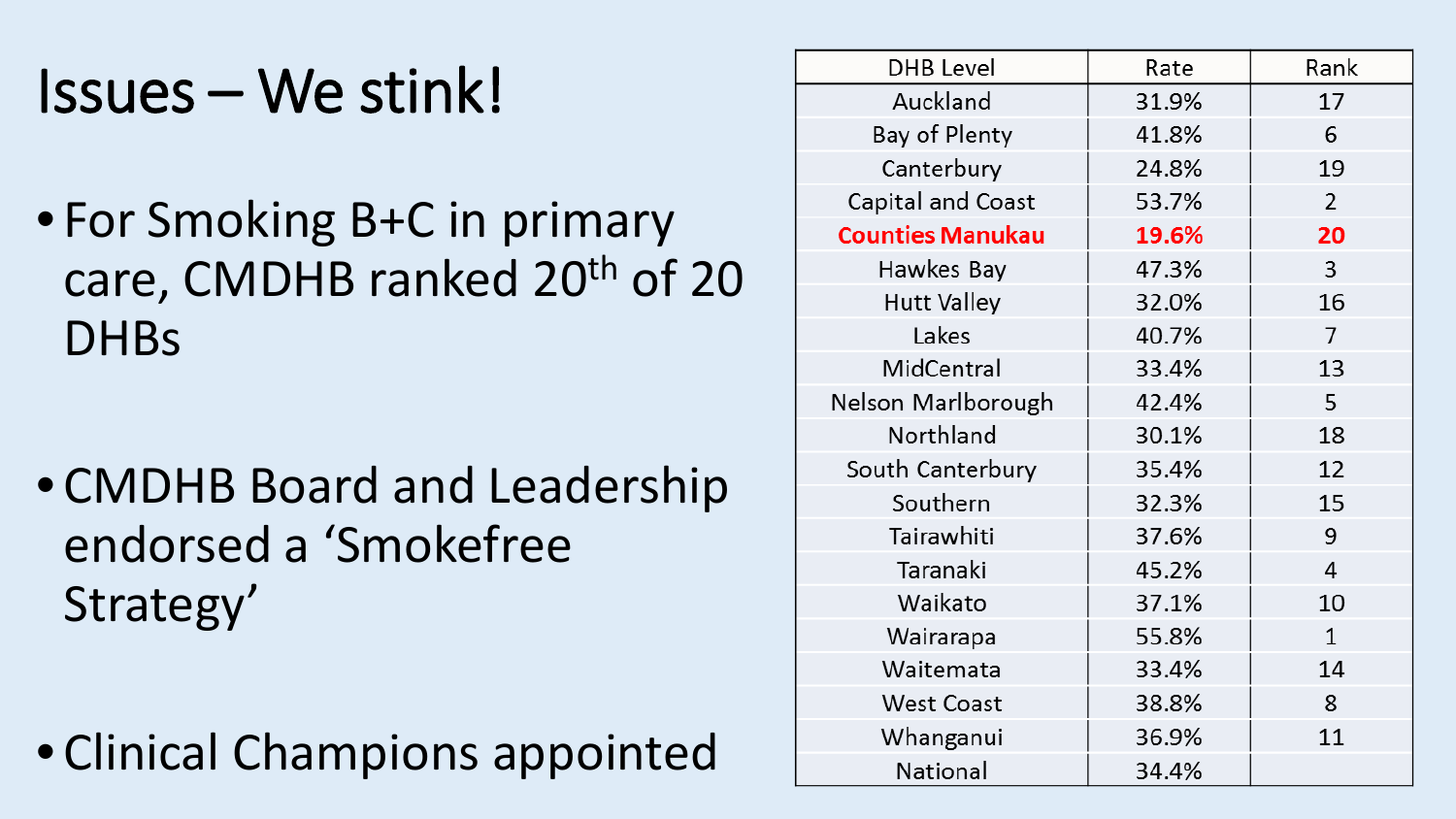# What we did

1. Collective responsibility

2. Call Centre

3. Quality Improvement Hui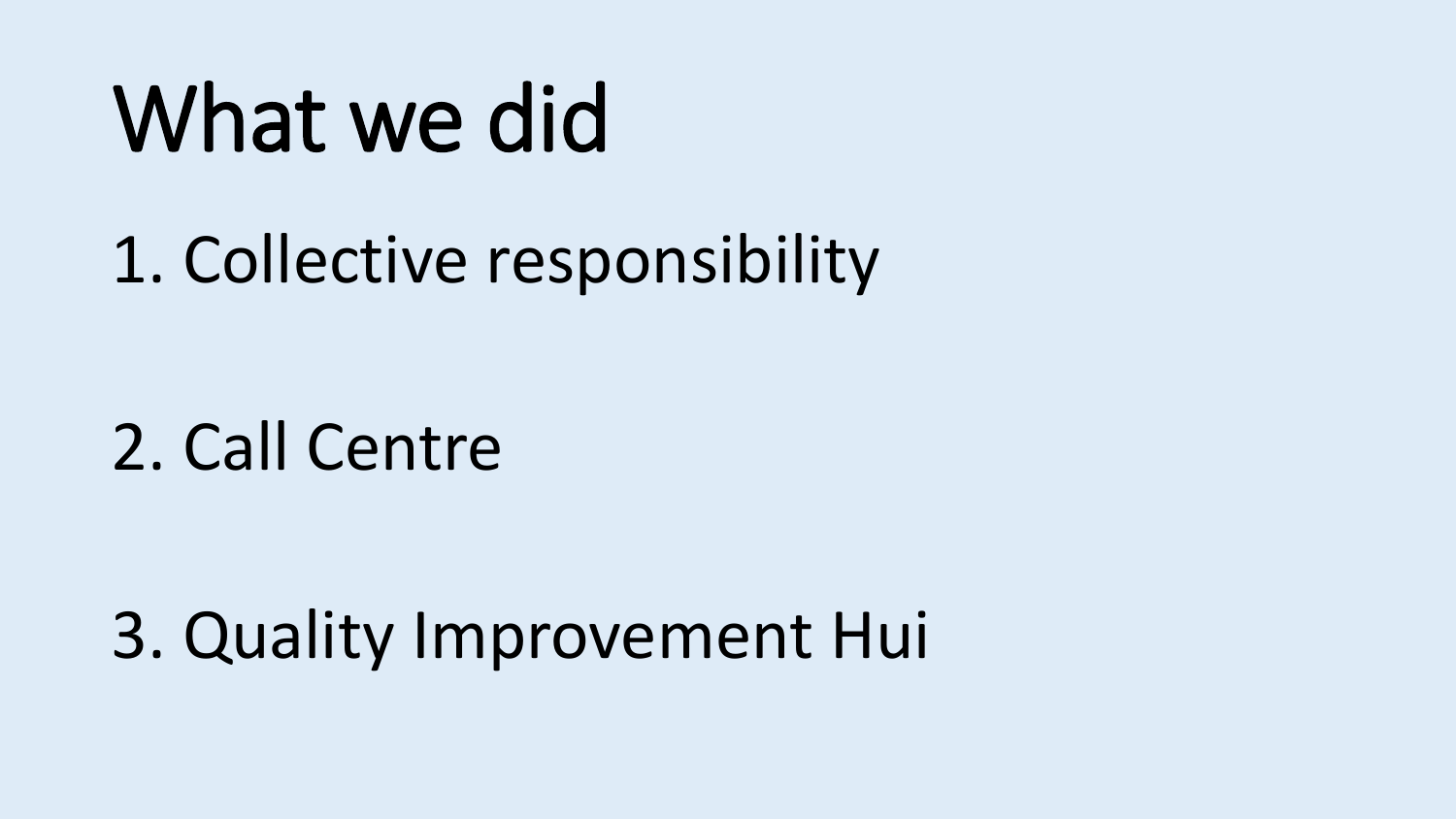#### Tātou Tātou - IT'S GOOD TO SHARE!



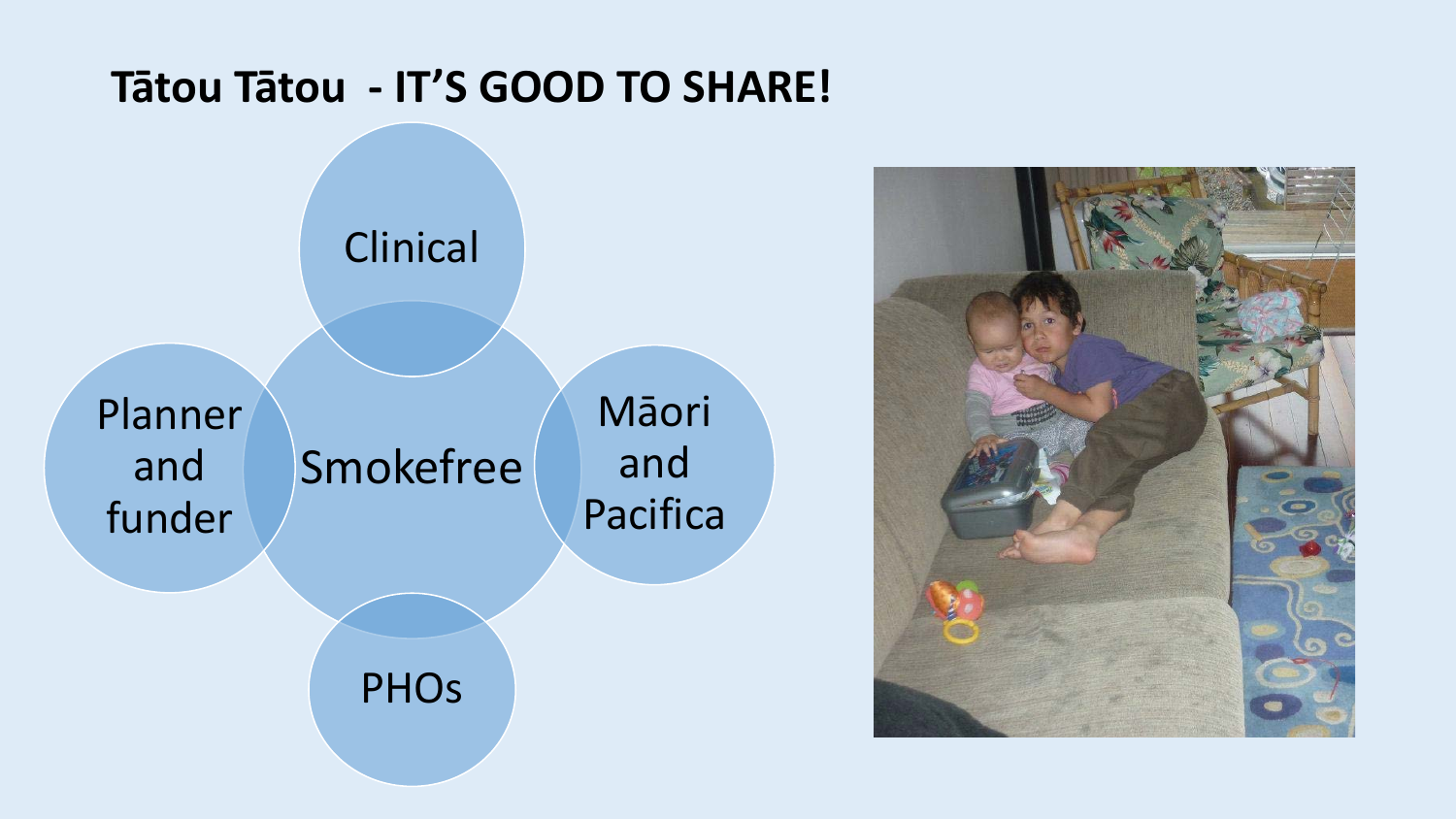## Call centre

• Māori and Pacifica smoking cessation experts in practices

• 1 day 'training' practice staff

• 1-2 days 'cold calling' and data

• Follow up each month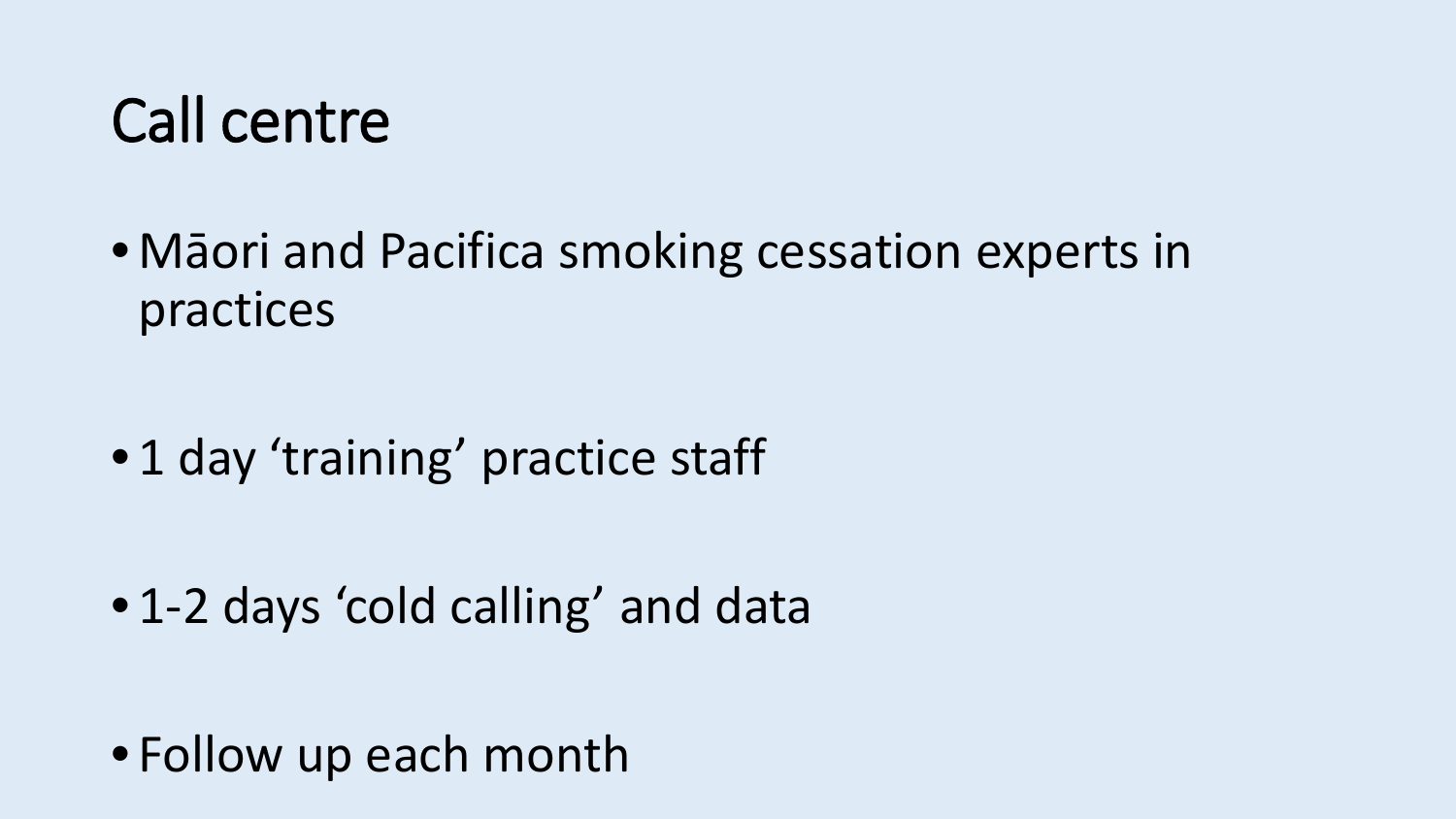### Call Centre in a 'high needs' practice

• 'Smokers', no B or C

- 777 numbers
- Invalid

516

22%

78%

• Disconnected, moved, couldn't contact

- 26% in first week
- Remainder over next six weeks
- All trying to quit; only 1 did not like the 'cold call'



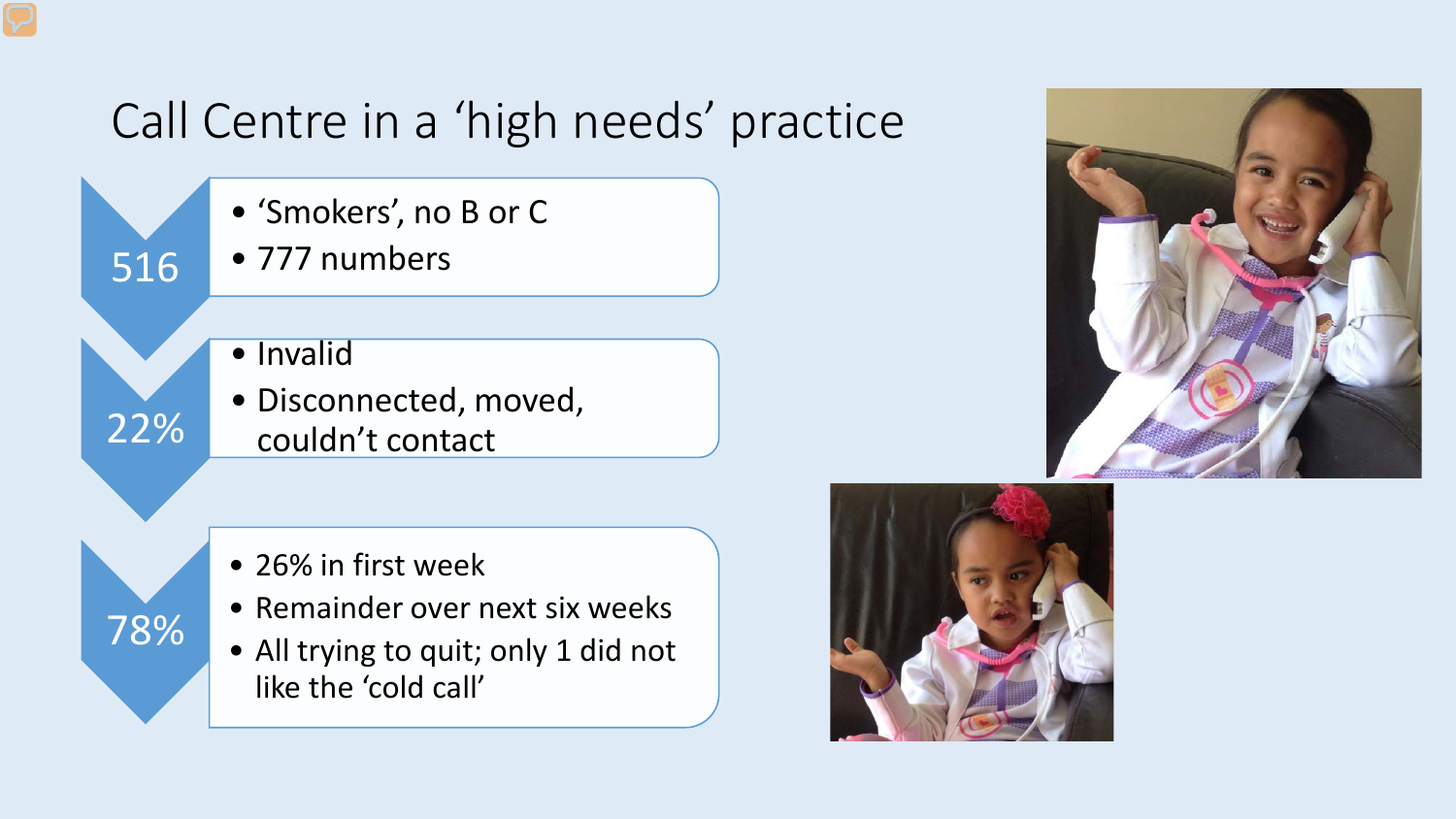## Quality Improvement Hui

•PHO and practice level data – *friendly competition*

•Quality Improvement Plans *– focus on the 'I'*

•Membership in National Health Target 6 weekly forums - *collaboration*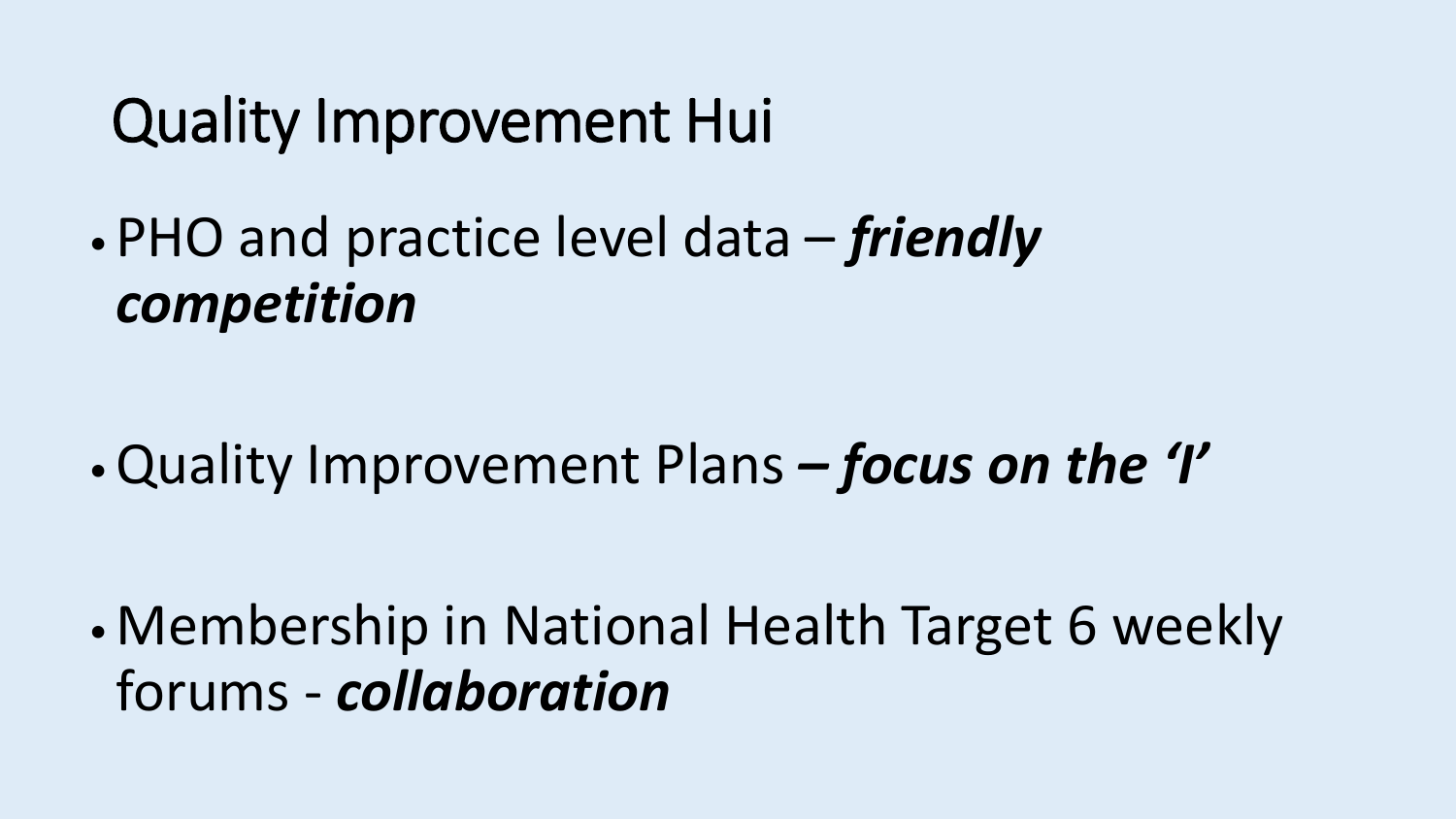# The impact....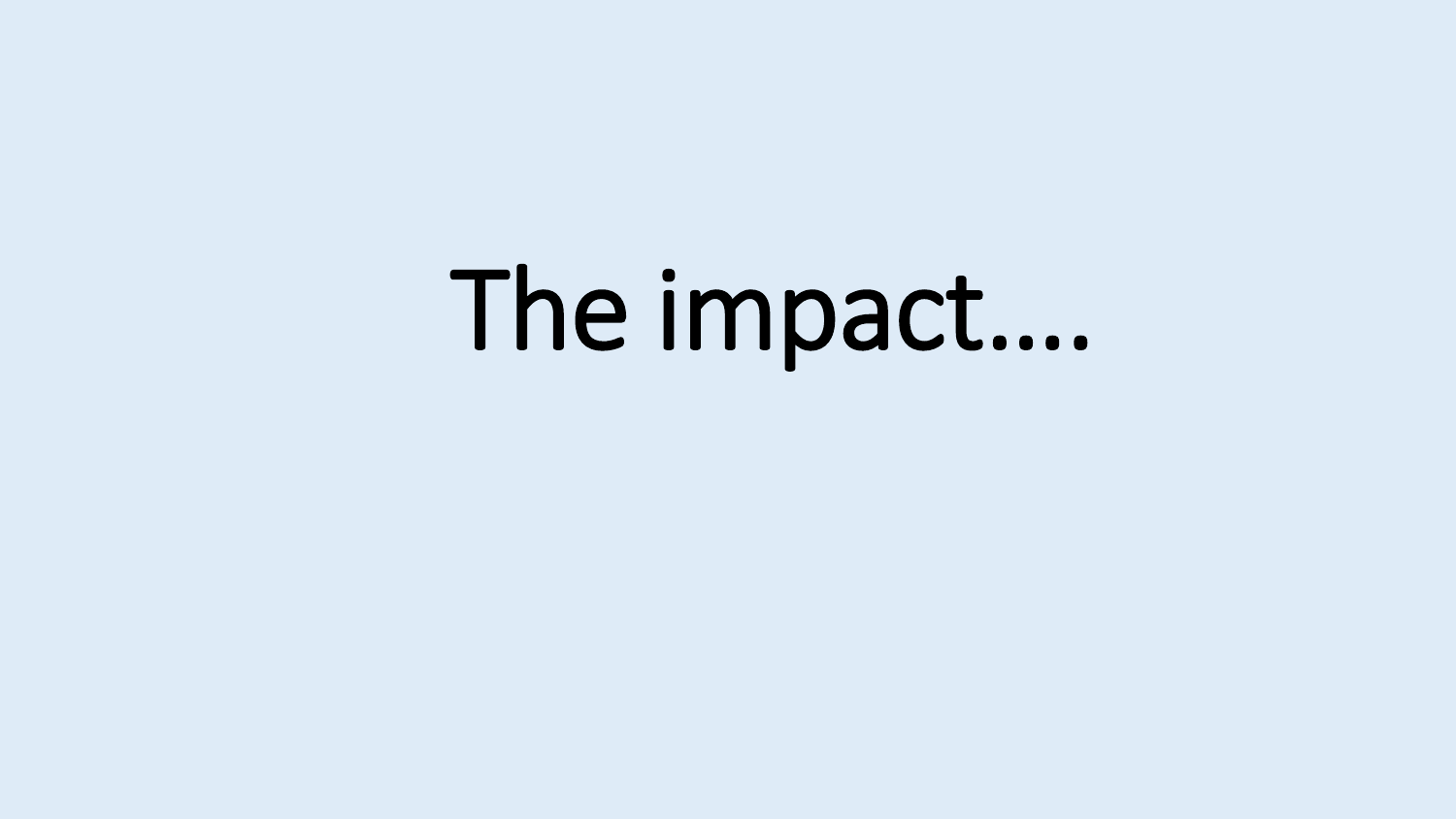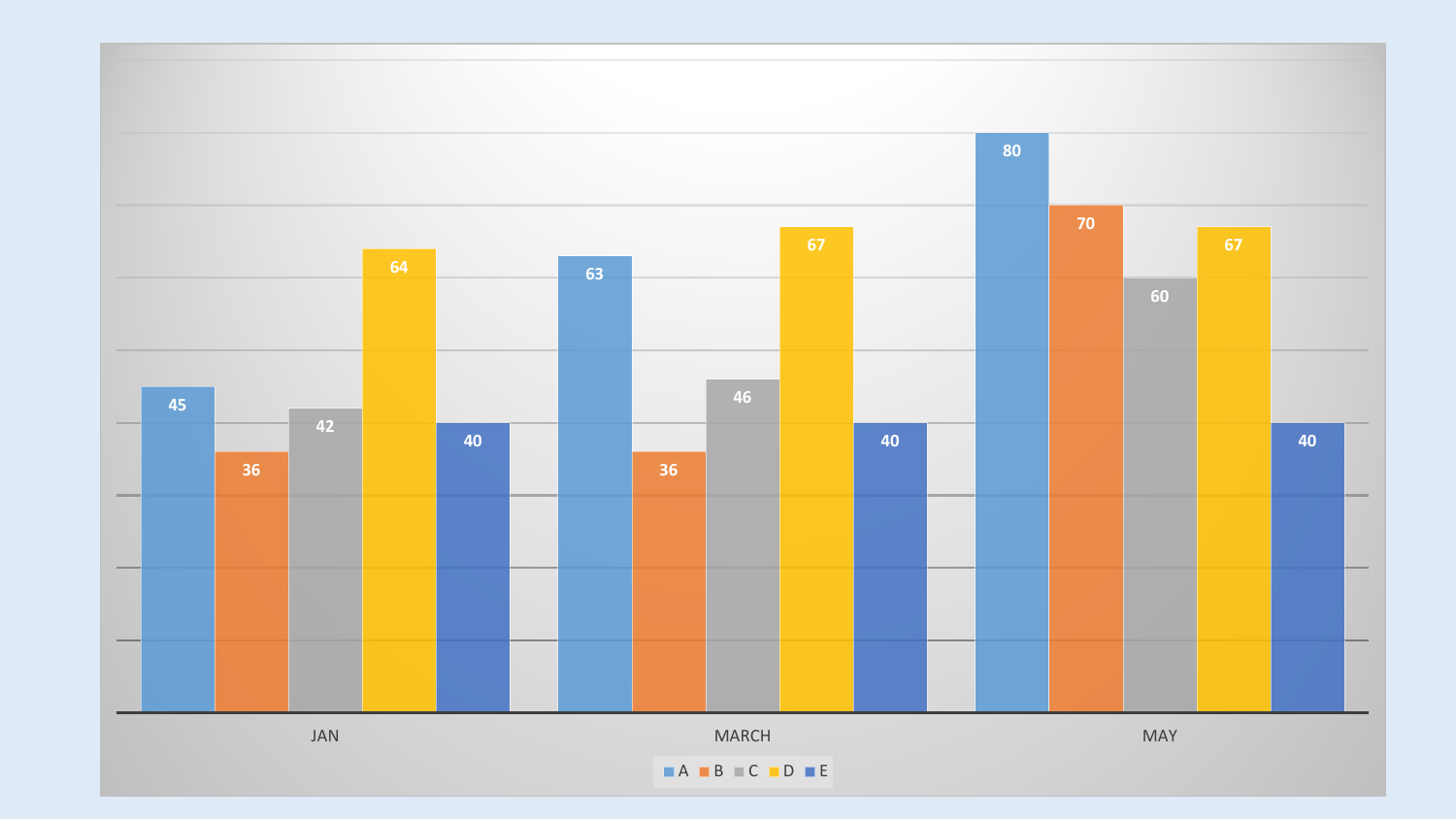## The impact

#### **Regionally Regionally Nationally**



#### Smoking Q3 20011 / 2012 to June 30 2014

| DHB Level               | Rate  | Rank         |
|-------------------------|-------|--------------|
| Auckland                | 31.9% | 17           |
| Bay of Plenty           | 41.8% | $\mathbf{E}$ |
| Canterbury              | 24.8% | 19           |
| Capital and Coast       | 53.7% | 7.           |
| <b>Counties Manukau</b> | 19.6% | 20           |
| Hawkes Bay              | 47.3% | R,           |
| Hutt Valley             | 32.0% | 16           |
| Lakes:                  | 40.7% | 7            |
| MidCentral              | 33.4% | 13           |
| Nelson Mariborough      | 42.4% | Бĵ           |
| Northland               | 30.1% | 18           |
| South Canterbury        | 35.4% | 12           |
| Southern                | 32.3% | 15           |
| siemadsiti              | 37.6% | 9            |
| i aranaki               | 45.2% | $\Delta$     |
| Waikatm                 | 37.1% | 10           |
| Wairarapa               | 55.8% | 1            |
| Waitemata               | 33.4% | 14           |
| <b>West Coast</b>       | 48.8% | 貫            |
| Whanganui               | 36.9% | 11           |
| National                | 34.4% |              |

| DHB Level               | Rate   | Rank           |
|-------------------------|--------|----------------|
| Auckland                | 99.7%  | $\overline{2}$ |
| Bay of Plenty           | 87.5%  | $\overline{I}$ |
| Canterbury              | 74.6%  | 15             |
| Capital and Coast       | 72.1%  | 17             |
| <b>Counties Manukau</b> | 98.9%  | 3              |
| Hawkes Bay              | 77.0%  | 13             |
| Hutt Valley             | 70.8%  | 19             |
| Lakes                   | 77.9%  | 12             |
| MidCentral              | 81.3%  | 11             |
| Nelson Marlborough      | 74.5%  | 16             |
| Northland               | 96.6%  | в              |
| South Canterbury        | 97.3%  | 5              |
| Southern                | 71.2%  | 18             |
| Tairawhiti              | 84.1%  | 9              |
| Taranaki                | 84.3%  | 鼎              |
| Waikatni                | 83.5%  | 10             |
| Wairarapa               | 97.8%  | 4              |
| Waitemata               | 101.5% | $\mathbf{1}$   |
| West Coast              | 61.9%  | 20             |
| Whanganui               | 75.7%  | 14             |
| National                | 85.8%  |                |
|                         |        |                |

COUNTIES<br>MANUKAU HEALTH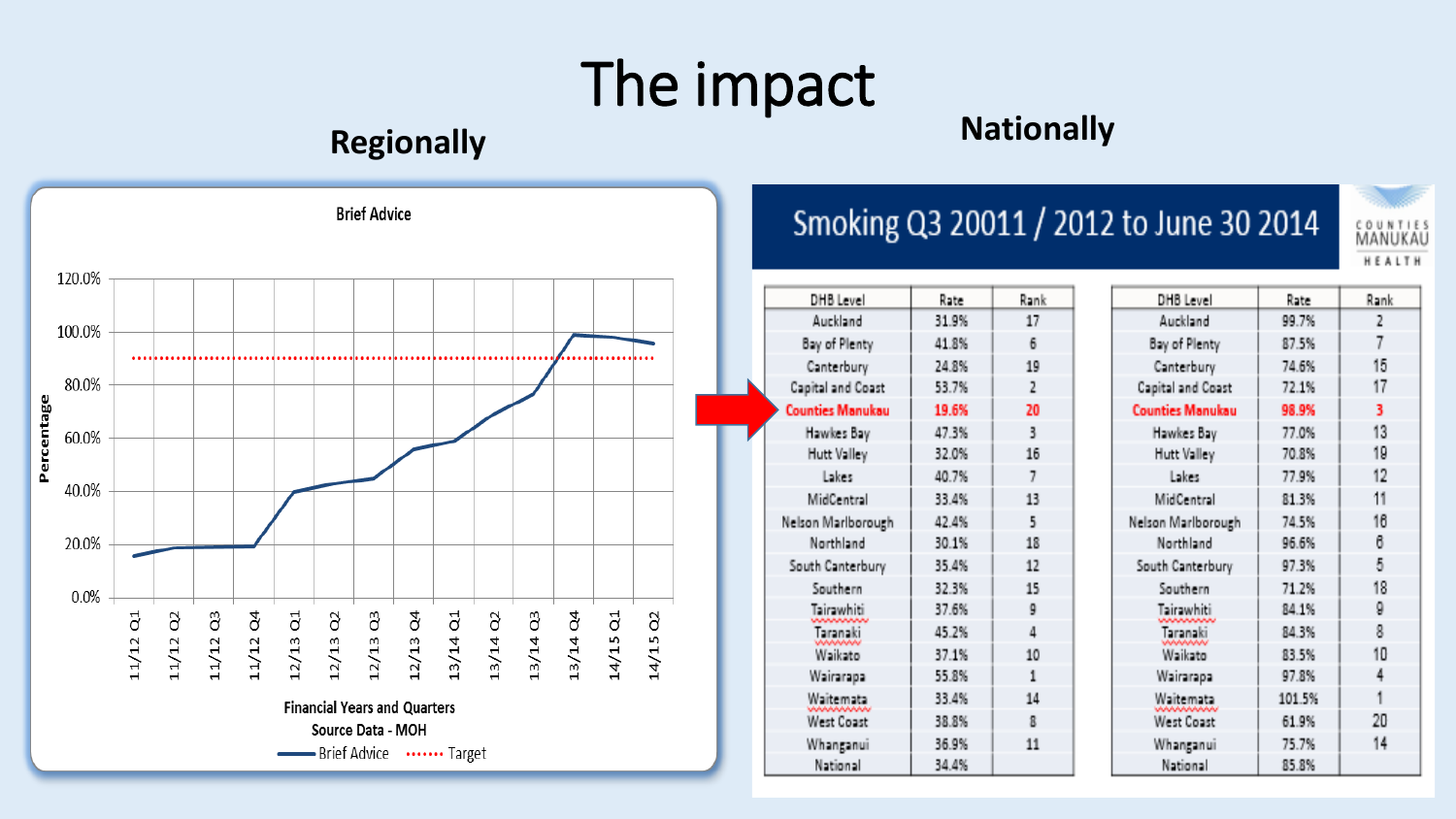## The impact - sustained and equitable

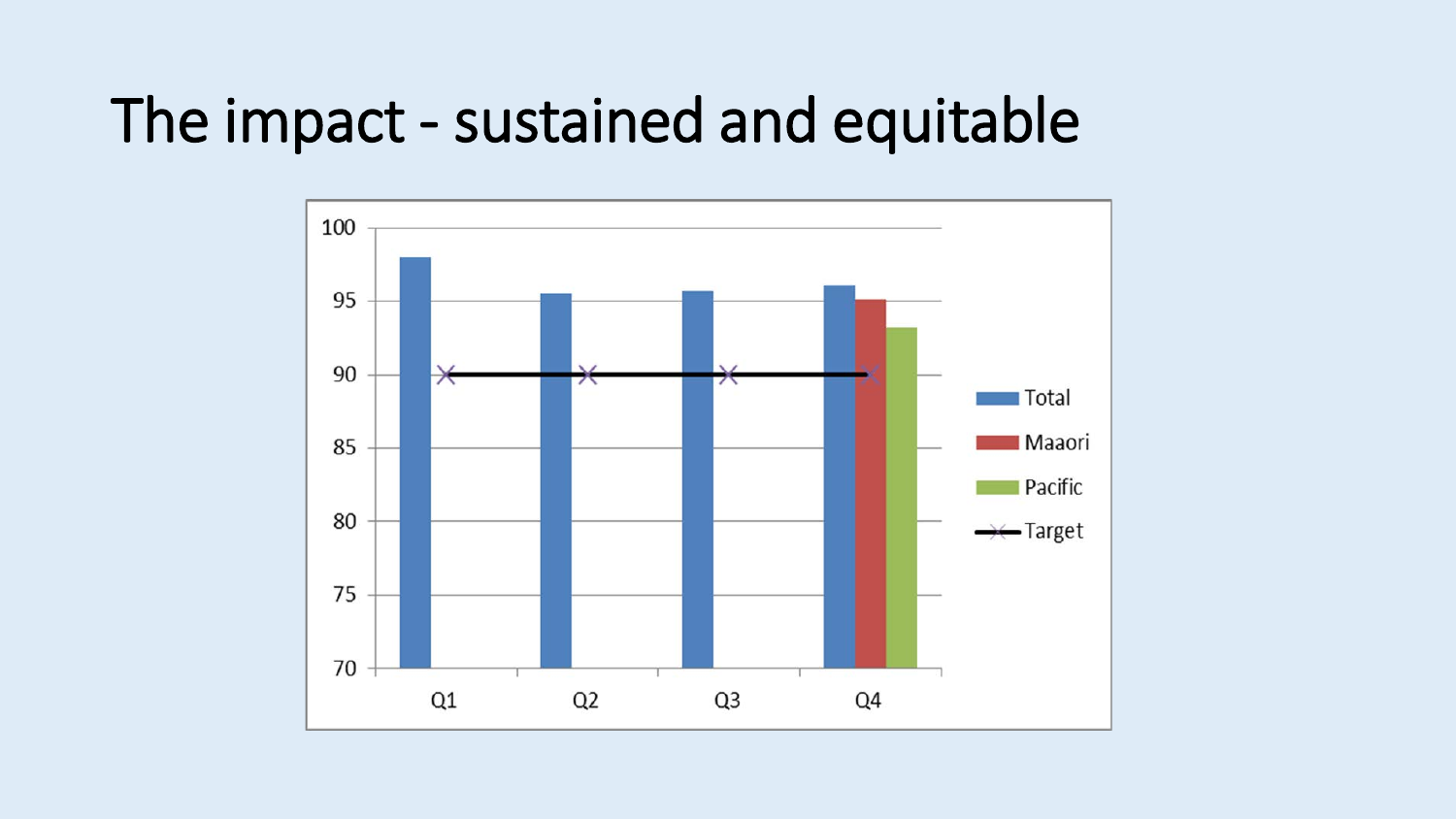- The impact Māori health gain
- •Monitor by ethnicity

•Equity a component in quality improvement activity

•If we get it right for Māori

•Smoking rates…..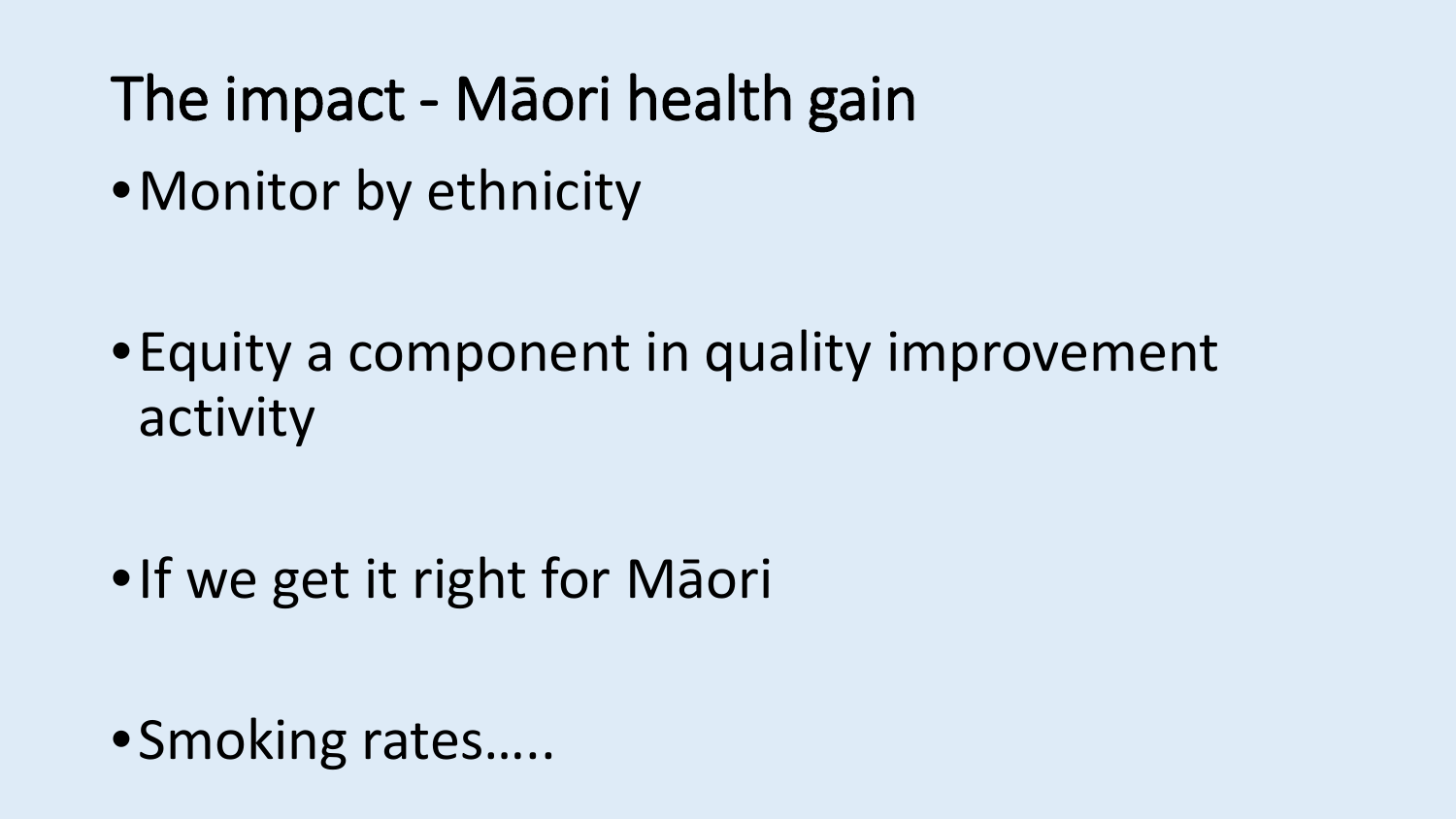## Learnings

•Indigenous rights

• Versus needs

• Clinical services and clinicians must be held to account for their action….and inaction

"Education *(and healthcare and research and…)* can be a means of resistance for Māori and other Indigenous Peoples that gives us some of the skills needed to critique the myth-education of colonisation. It can and should also be an inspiration, equipping people with the confidence and faith to restore the idea of politically independent and culturally vibrant indigenous Nations."

Moana Jackson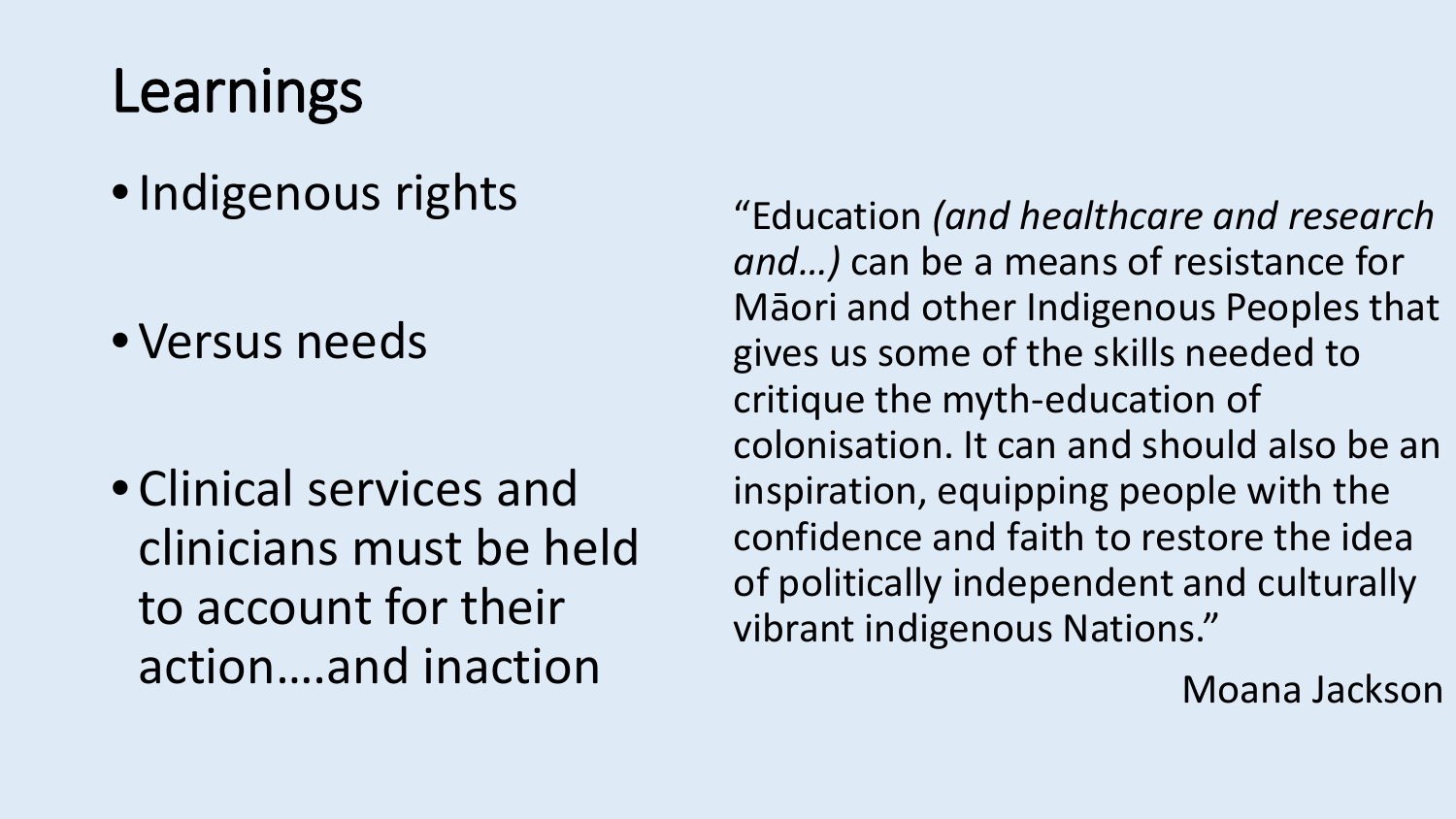## Aumangea: Clinical champions for indigenous peoples

*Ko te manu he kupu whakarite mō te mātātahi o te ao Māori e tono whakamāherehere ana i te aumangea, arā, i te hunga mātau, i te hunga mārama, kia mōhio ai me huri pēhea, me rere ki hea, me tau anō hoki ki hea (HM 1/1998:2).*

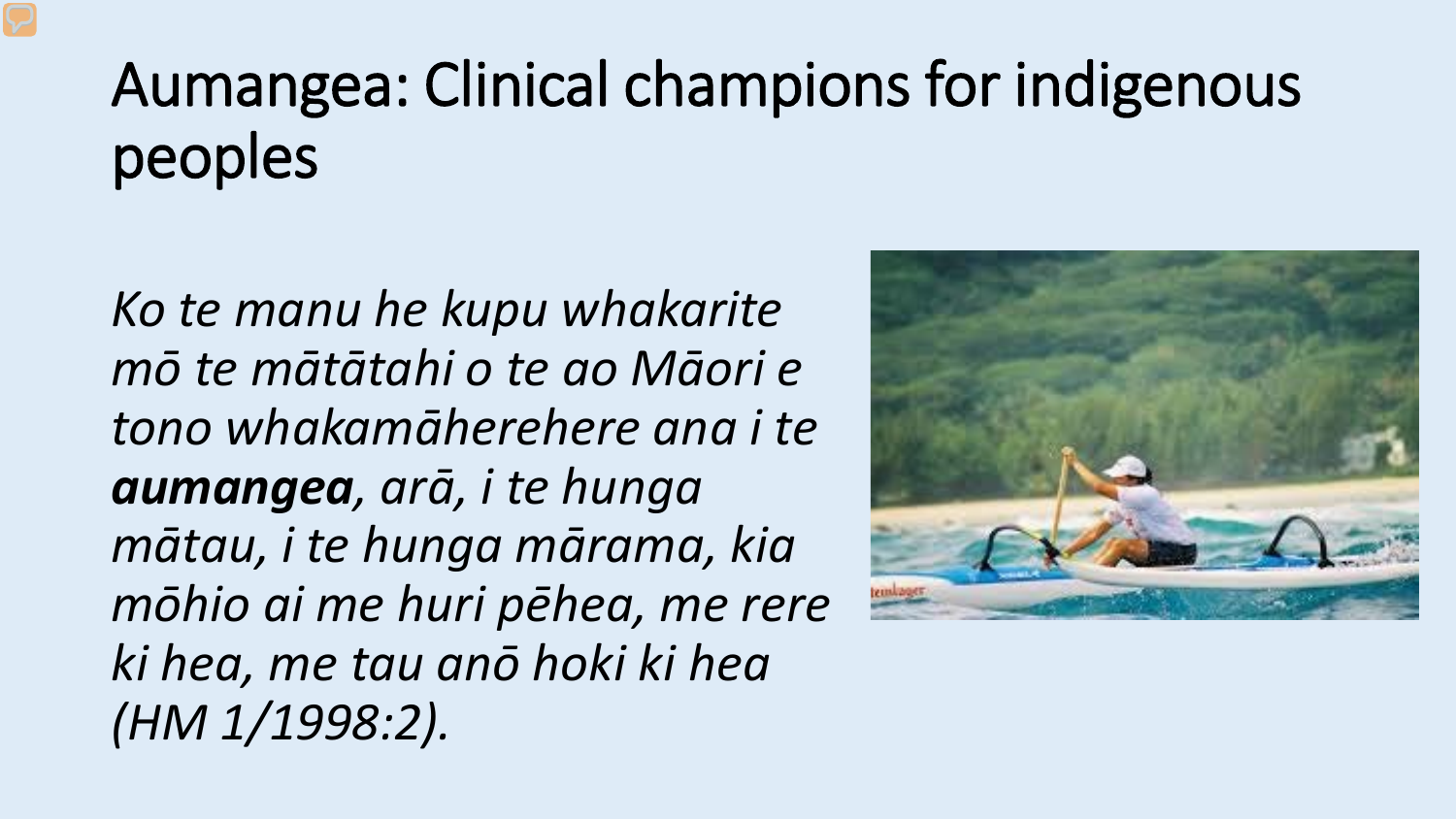# **"Getting your sexy eagle on"**